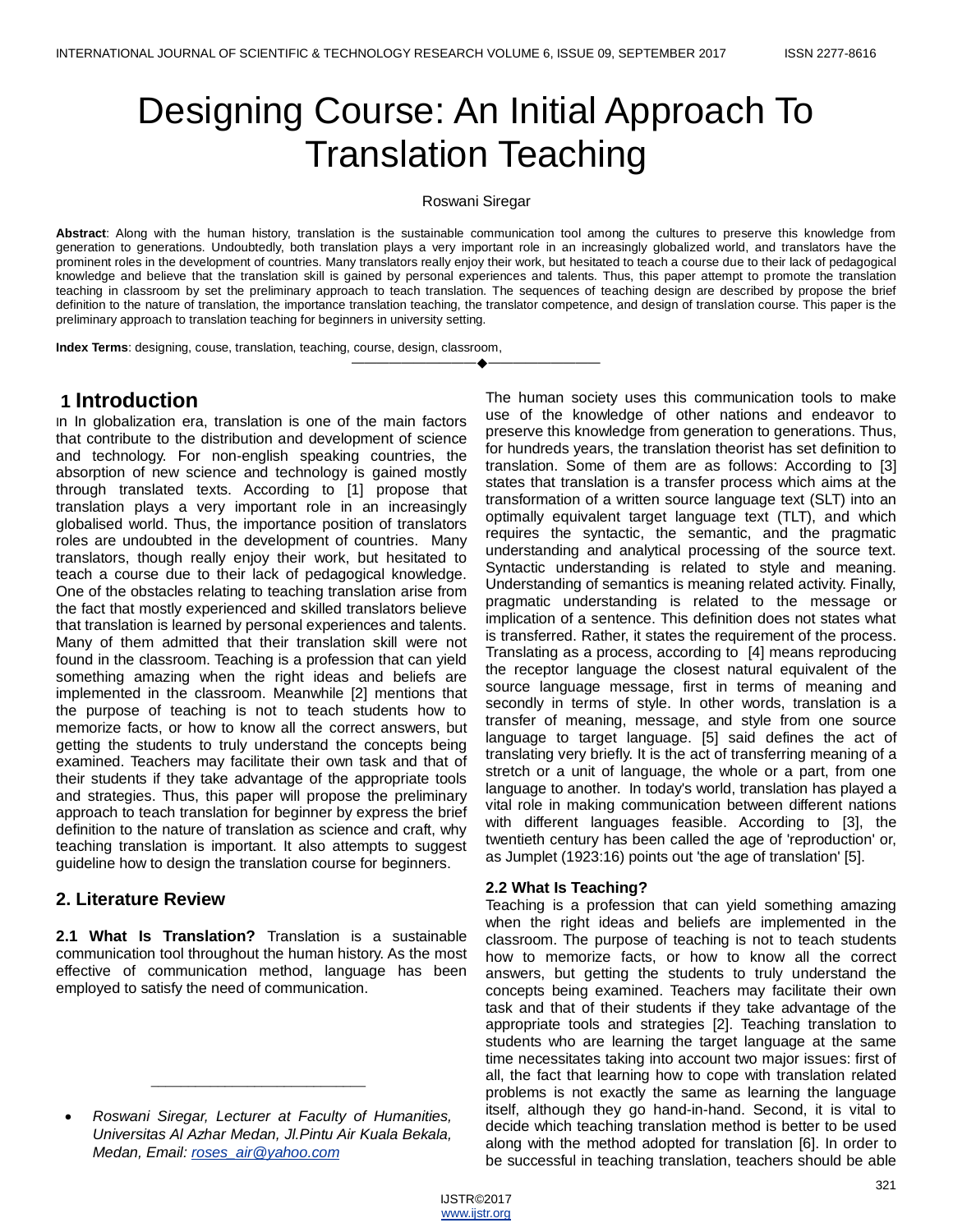to merge the teaching techniques they may deem best for their students with those of teaching translation. The techniques adopted for teaching translation should be chosen with attention to both sides of the nature of translation: first its objective and theoretical principles and second the subjective part which is mainly related to the student's intuition and creativity [7].

#### **2.3Why Teaching Translation is Important**

The increasing interest of translation teaching in foreign language classroom is obviously in last decade. The translation activity also used for pedagogical purposes along with other traditional language teaching activities, such as reading, grammar exercises, translation that in fact perceived by learners to be conductive to learning" [8]. Translation as a pedagogical tool can be successfully employed at any level of proficiency, at school or University, as a valuable and creative teaching aid to support, integrate and further strengthen the four traditional language skills: reading, writing, speaking and listening. One of the possible ways to integrate translation in foreign language classes can be through the use of translation activities [9]. According to [10] admits that translation is recognized as the fifth skill and the most important social skill since it promotes communication and understanding. As a form of communication, translation involves interaction and cooperation between people, which makes it a very useful tool in foreign language teaching. Moreover, translation heightens the language awareness. While translating students are focused on identifying differences in structure and vocabulary, they have to evolve strategies to deal with them and to negotiate the potential of both languages. [6] proposes the usefulness of translation in foreign language classes lies in comparison of grammar, vocabulary, word order and other language points in the target language and the student's mother tongue. Students are directly exposed to contrasting language systems of the target and the native languages. Therefore, the learners should be required to discuss and correct common mistakes.

#### **2.4 The Competence of Translation Teacher**

The translation ability stands for an essential component of linguistic and professional competence and allows a future expert to comprehend professionally important information in a foreign language, and to produce a translation in the target language [11]. Therefore, "a translation teacher has to have knowledge and experience in translation and the ability to teach" [9]. [6] illustrates what a subtle form of torture teaching translation is: "teaching translation is an arduous job that mortifies you, puts you in a state of despair at times, but also an enriching and indispensable work, that demands honesty and modesty. " In line with [9] said that the teachers of translation must be very proficient translators themselves, as well as capable instructors since the most adequate and competent teachers at university are those who, apart from their teaching positions, are also practicing professionals in the subject they are teaching. As for teaching translation, it is a very labor-intensive process, since each student's weekly assignments have to be evaluated in great detail and with extreme precision. Translation teachers must as a result have considerable time and enthusiasm for their subject, as well as intimate familiarity with the current state of affairs in the business of translation [12]. This does not mean, however, that teachers should be working professionals who just

happen to teach a few classes here and there. Students require and deserve full-time attention, meaning that teachers at best should be doing part-time work as freelance translators. Translation teachers need to attend formal training in language and translation teaching, and should have some sort of certification or accreditation attesting to their ability to translate [9]. [12] and [13] argues that as a start, the teacher should spend at least one month in working in a translation firm either as a translator or a reviser. The requirements needed from the teacher to get best results of the course are as follows: (1) Sound knowledge of the SL and the TL, translation theory, transfer procedures, cognition and methodology; (2) Comprehension of what translation is and how it occurs; (3) Permanent interest in reading various kinds of texts; (4) Ability to communicate ideas clearly; (5) Capacity to create, foster and maintain a warm work environment, i.e., an atmosphere of sympathetic encouragement and (5) Capacity to foster search and research.

### **3. Methods**

The main focus of this paper is to overview the translation teaching for beginners. One of the purposes of translation teaching is to enhance the foreign language skills that enable the learners to gain the knowledge from English text or publication. Thus, this paper aims to propose the design of translation teaching for beginners. The methods of the study are overview of the theoretical background, translation teaching design in classroom, and analysis of the results.

### **4. Discussion**

#### **4.1 Course Design**

When designing translation course is concerned, there must be a sort of balance between theory and practice although it is preferred to lean a little bit on practice, because it is practice that actually produces a good translator [13]. Thus, the translation course has to be designed in such a way that students who take this course will practice translating as much as possible. [14] designed the short course translation for beginner. The questionnaire is the suitable tools to collect the data regarding the interest and readiness of respondents to take the course. According to [8] suggest that translation activities should meet the following criteria: 1) Language is used for a purpose; 2. Translation activities create a desire for communication; 3) Translation activities encourage students to be creative and contribute their ideas; 4) Students are focused on what they are saying, rather than how they are saying it; 5) Students work independently of the teacher, then 6) Students determine what to say or write. Consider the structure and nature of the course. How long does it take? What kind of degree or certification do you receive at the end? Is that degree or certification respected in the profession? What classes will you take? Does the coursework reflect your interests while giving you the training you need to succeed in the translation profession? 4. Weigh carefully the benefits of the course. Try to figure out if the course truly advances your students' ability enough to justify the investment of time and efforts. Bell in [5] emphasizes the importance of materials and asserts that:

1. Materials given to be translated should in terms of texts and tasks. This will be a great help for the students if they face real-world texts and tasks.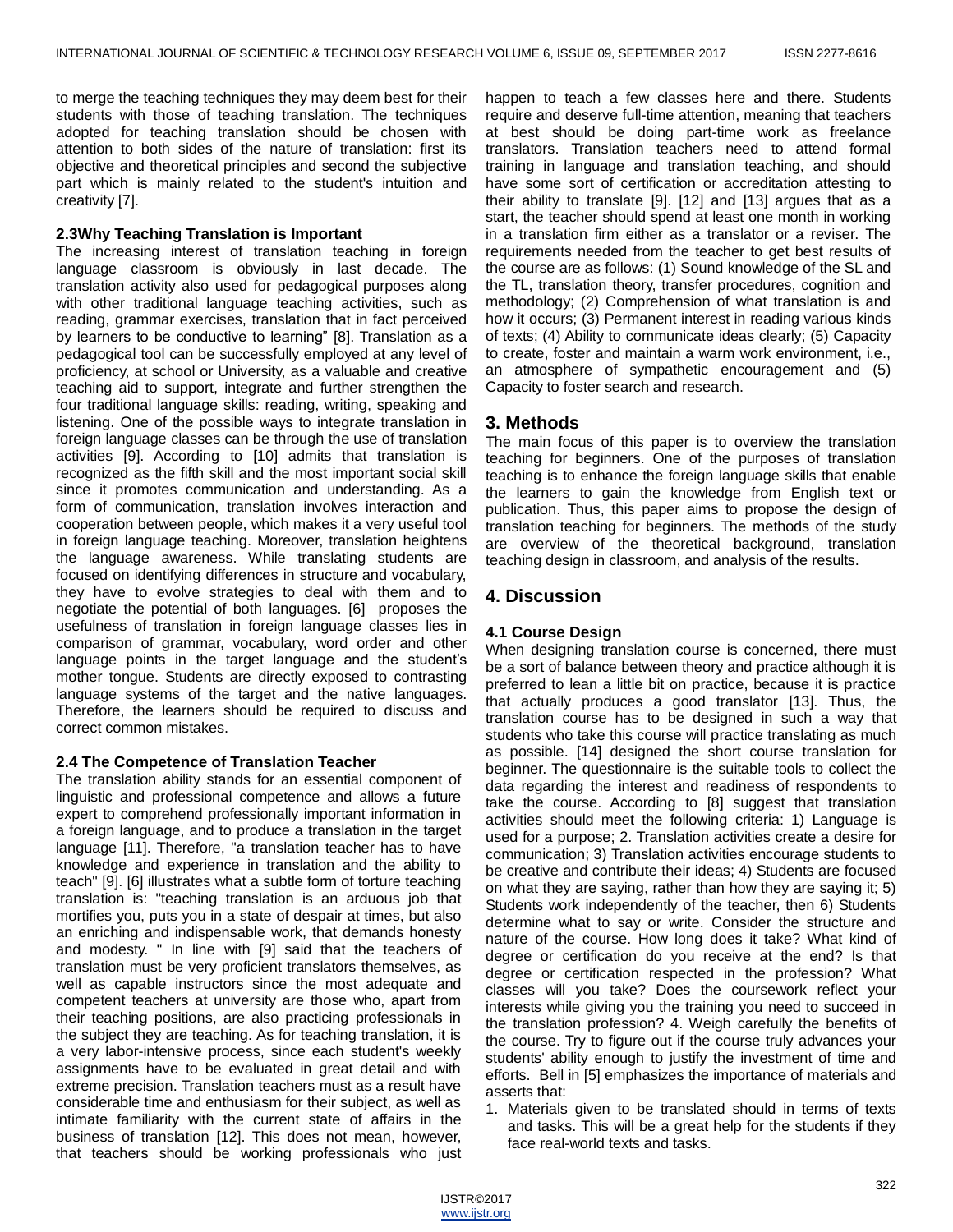- 2. Materials should stimulate interaction. If students are accustomed to discussing translation problems in class, it is likely that they are more critical in evaluating their translation when they work as translators.
- 3. Materials should allow students to focus on formal aspects of the language. Therefore, students should be trained to decide how they should restructure the same message in different styles.
- 4. Materials should encourage students to develop learning skills and skills in learning-how-to-learn. The class discussion in discussing the assignments are meant to provide students with efficient translation strategies: how to cope with the problem of long sentences, how to choose words etc.
- 5. Materials should encourage students to apply their knowledge to work as translators. It is assumed that students will know how to cope with problems of translation after they finish the course.
- 6. Materials and the teaching methodology are used with the goal that students are ready to become translators after they take the course.

## **2. Course Sequences**

Figure 1 describes the course sequences in the community such as below.





The sequence of courses:

- A. Introduction. Talk to the respondents and give the questionnaire to see what they say about the translation course. Tell the benefit from this course. Interview the teacher and administration about the preferred method the students learning. Discuss the concise course plan.
- B. In the next session, give the student short texts to translate, then their translations are evaluated by their teacher, and finally the translations are discussed in great depth and detail among all the students in the class and the teacher. The translation course may include literary (prose, poetry, theatre), journalistic (economics, politics, current news), technical, legal, and scientific texts so students are able to manage different kinds of texts both into and out of their native language. It is useful to translate, at the beginning, short sentences in order to be able to build a longer paragraph and deepen the structure of the single phrase later on [13]. The teacher will explain important points which are not covered by the students, especially the ones concerning theory or guidelines of translation. In essence, translation course depends on giving students plenty of time to do very short translation assignments, then analyzing those assignments in every detail, and ultimately discussing the nature of their work, often with an extreme focus on student errors, in great depth.
- C. Give the translation theories To avoid literal translation, it is important to direct students' attention away from grammar and lexis towards whole-text and translation-task issues. This includes getting students to provide a summary of a foreign text as a briefing to someone visiting the foreign country for a specific purpose; this helps to focus attention on relevance and appropriateness of material, on the information needs of the target audience, as well as the style of students' English version; this activity might be especially useful for first-year students. Give the translation assignment. The teacher will explain important points which are not covered by the students, especially the ones concerning theory or guidelines of translation. In essence, translation course depends on giving students plenty of time to do very short translation assignments, then analyzing those assignments in every detail, and ultimately discussing the nature of their work, often with an extreme focus on student errors, in great depth.
- D. Discuss the result in accordance with the theories.
- E. Give the assignment in work-groups.
- F. Give the questionnaire and providing the commentaries spaces to fill out by learners.

## **5. Conclusion**

Translation is one of the main factors that contribute to the distribution and development of science and technology. For non-English speaking countries, the absorption of new science and technology is gained mostly through translated texts. The purpose of teaching is not to teach students how to memorize facts, or how to know all the correct answers, but getting the students to truly understand the concepts being examined. Teachers may facilitate their own task and that of their students if they take advantage of the appropriate tools and strategies. Translation course has to be designed in such a way that students who take this course will practice translating as much as possible by notice the following criteria: 1) Language is used for a purpose; 2. Translation activities create a desire for communication; 3) Translation activities encourage students to be creative and contribute their ideas; 4) Students are focused on what they are saying, rather than how they are saying it; 5) Students work independently of the teacher, then 6) Students determine what to say or write. In order to be successful in teaching translation, teachers should be able to merge the teaching techniques they may deem best for their students with those of teaching translation. The techniques adopted for teaching translation should be chosen with attention to both sides of the nature of translation.

# **REFERENCES**

- [1] Leonardi, V, The Role of Pedagogical Translation in Second Language Acquisition — From Theory to Practice [online]. Bern: International Academic Publishes, available at: http://books.google.lt/ books?id=Zd8DcUFt\_wsC&pg=PA15&dq=peter+lang+pub lishers+leonar di&hl=lt&sa=X&ei=hMtQT8, 2010, [Accessed 3/08/2017].
- [2] Delisle, Jean, Analyzing Methods of Translation, 1980, University of Ottawa, Ottawa.
- [3] Wilss, Wolfram, The Science of Translation, Stuttgart: Gunter Narr verlag Tubi,1982.